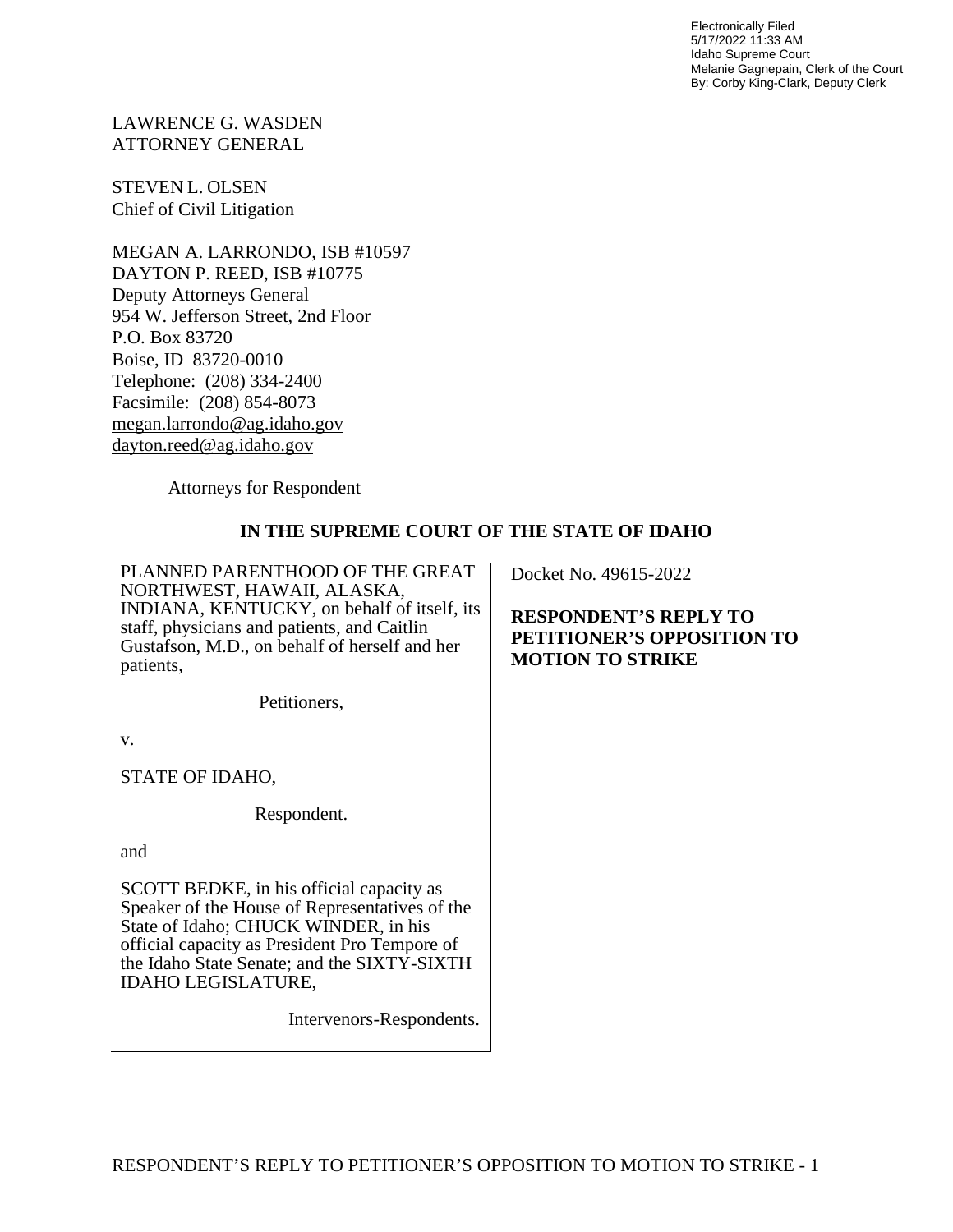Petitioners chose to bring an original jurisdiction case that, by their own admission, requires fact-finding. In so doing, Petitioners conceded that this case is inappropriate for the exercise of original jurisdiction. When faced with the State's motion to strike, Petitioners made another choice—to introduce new factual assertions not set forth in their declarations and to argue that the speculative opinions proffered by Kristine Smith and Dr. Caitlin Gustafson should not be stricken. In so doing, Petitioners concede that their declarations do not provide sufficient factual foundation to support their speculative claims and opinions. Petitioners also concede that they offer declarants as lay witnesses who are simply testifying from personal knowledge; they expressly rule out a finding of expert qualifications by stating that I.R.E. 702 is "inapplicable and irrelevant." *See Pet'rs' Opp.,* 2-6; *see also* I.R.E. 701, 702.

Just as Petitioners' choices as to the claims they decided to bring before this Court are fatal to their entire case, Petitioners' choices as to how to respond to the State's motion to strike are fatal to the challenged portions of the declarations. Both declarations fail to establish personal knowledge necessary to support the challenged testimony. This Court should grant the State's motion to strike the statements made in paragraphs 4, 5, 9, 10, 11, 12, 13, 14, 15, 16, 17, 18, 19, 20, 21, 22, 23, 24, 25, and 26 of the declaration of Kristine Smith, and in paragraphs 4, 9, 10, 17, 18, 19, 20, 24, 25, 26, and 29 of the declaration of Dr. Caitlin Gustafson as inadmissible.

#### **I. ARGUMENT**

Petitioners admit that the Idaho Rules of Evidence apply to declarations filed in support of an original action. *Pet'rs' Opp.,* 1. Testifying witnesses—such Smith or Dr. Gustafson whose testimony is offered here via declaration—may only testify to a matter "if evidence is introduced sufficient to support a finding that the witness has personal knowledge of the matter." I.R.E. 602 (emphasis added); *Reclaim Idaho v. Denney*, 169 Idaho 406, 497 P.3d 160, 171 (2021) (admitting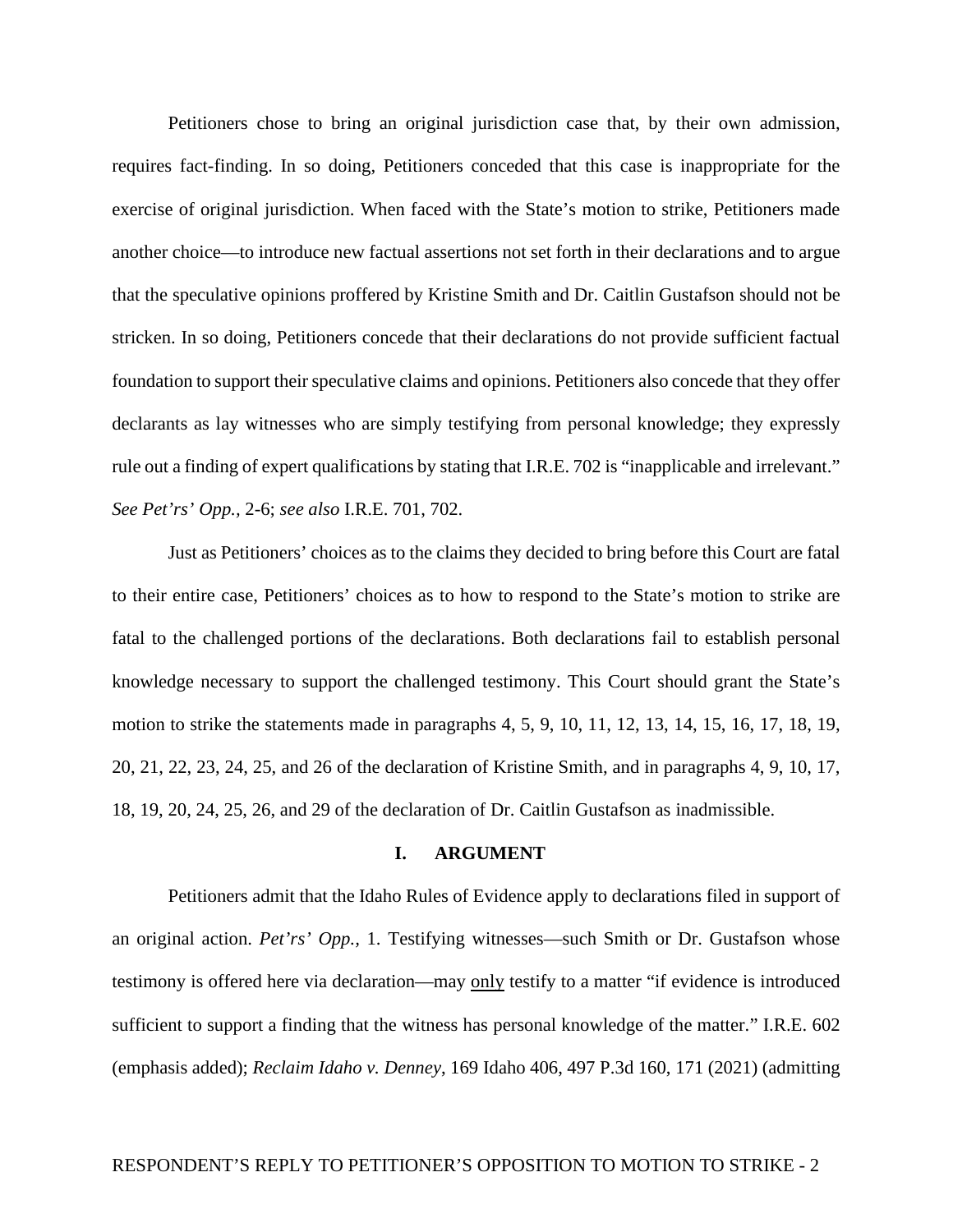declarations in full after sufficient facts were provided to establish the declarant's experience, observation, and personal knowledge). Since Smith and Dr. Gustafson admit that Rule 702 is "irrelevant," their testimony is only admissible as lay testimony. *Pet'rs' Opp.*, 3. A lay witness may only offer an opinion when it is (a) rationally based on her perception; (b) helpful to understanding her testimony or reaching a decision on a fact in issue; and (c) not based in scientific, technical, or other specialized knowledge that falls within the scope of Rule 702. I.R.E. 701. Petitioner's testimony must be struck because it only offers speculative opinion testimony falling outside any personal knowledge.

### **A. In their Opposition brief, Petitioners attempt to retroactively lay foundation for impermissibly speculative statements by making factual assertions not in evidence and, in so doing, admit the deficiencies in their declarations.**

*1. Smith's declaration lacks any foundation for her opinions about medical procedures or terminology, or for her opinions about past and prospective burdens allegedly faced by Idaho women.* 

In their Opposition, Petitioners assert that the challenged statements within Kristine Smith's declaration fall within her personal knowledge from serving as Area Service Director of Planned Parthood Great Northwest, Hawaii, Alaska, Indiana, Kentucky (hereinafter "Planned Parenthood"). But as to Smith's job duties, experiences, and qualifications, the declaration only provides the following:

I am the Area Service Director of Planned Parenthood Great Northwest, Hawaii, Alaska, Indiana, Kentucky, and in that position, I am responsible for the health centers in the State of Idaho. I have worked for Planned Parenthood since 2012, and I have been the Area Service Director for eight years . . . I am responsible for management of the Planned Parenthood health centers in Idaho and therefore am familiar with our operations, including the services we provide and the communities we serve.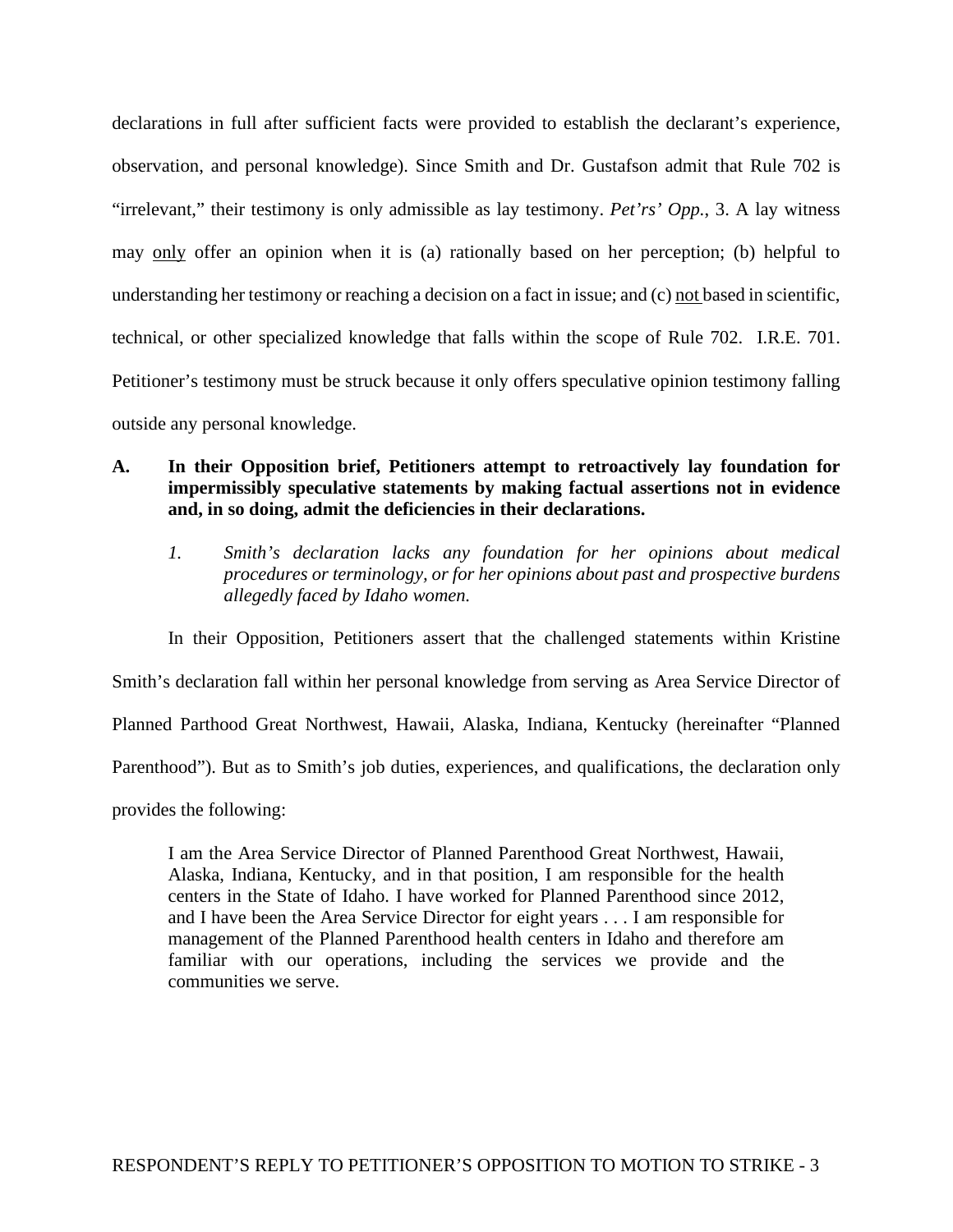*Pet'rs' Br. Ex. 3,*  $\P$  2. Having realized now that Smith's declaration is wholly inadequate to support opinions about burdens that may or may not be faced by Idaho woman in the future, Petitioners now seek to bootstrap additional facts into the record via their Opposition brief:

- that Smith's management responsibilities "dictate" that she "understands the basic medical needs of her clinics' patients and the resources that those patients require to access care:"
- that her management responsibilities include maintaining an awareness of clients' specific personal challenges;
- that her management responsibilities include maintaining an awareness of clients' specific legal challenges;
- that her management responsibilities include a requirement to "be familiar with . . . terms used to discuss [Planned Parenthood's medical] services;"
- that she maintains "*personal knowledge"* of the health risks people face when they have limited access to care;
- that she has not encountered the term "fetal heartbeat" during her tenure at Planned Parenthood;
- that she is familiar with "demographic disparities in access" to Planned Parenthood's services; and that for "over a decade," Smith has "interact[ed] with" Planned Parenthood patients that come into the health centers, and that she "*personally* interacts with" the communities served by Planned Parenthood.

*Pet'rs' Opp.*, 3-6. None of these assertions were included in the declaration. Thus, none of them constitute facts in evidence before this Court. Under I.R.E. 602, Petitioners were required to introduce sufficient evidence to support a finding that Smith had *personal* knowledge of the facts to which she testified. But Smith's declaration had two glaring deficiencies: the absence of *any*  suggestion that she interacts with Planned Parenthood patients in a manner that would qualify her to provide non-hearsay testimony as to their struggles or burdens; and the absence of any suggestion that she has received training about, or observed in clinical practice, Planned Parenthood medical procedures. A review of her declaration leaves substantial unanswered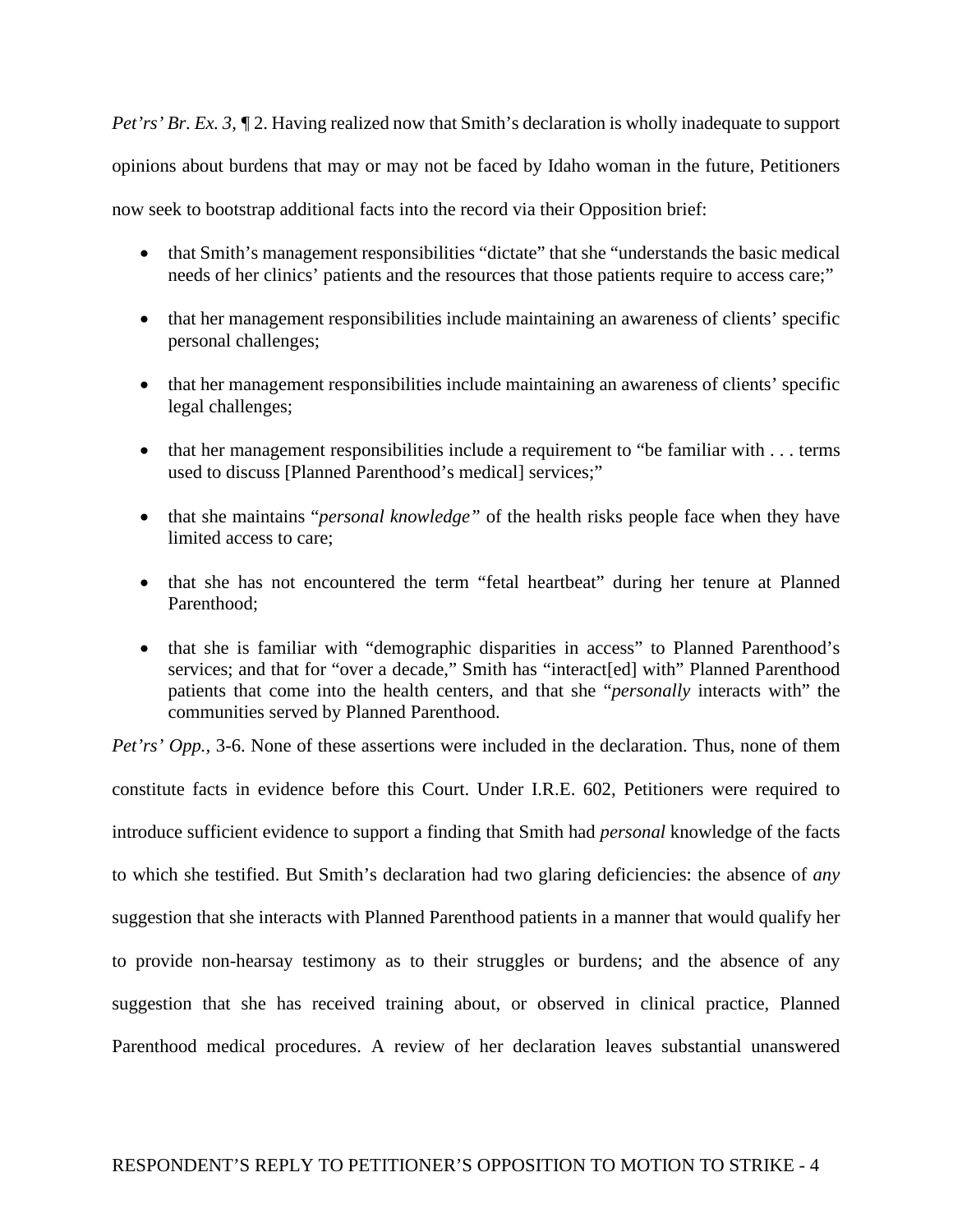questions. What does an Area Services Director do in their managerial role over Planned Parenthood branches? Is this position primarily an operational, financial, or marketing one? Does Smith work solely in a corporate office conducting operational and financial assessments? How often—if at all—does she visit Planned Parenthood centers and personally interact with patients? Has she ever even visited any of Idaho's Planned Parenthood centers, and, if so, when was her last visit? What training or exposure to Planned Parenthood's medical procedures—if any—has she had?

These unanswered questions, which Petitioners do not even answer in their briefing, illustrate the scope of Petitioners' total failure to establish anything beyond the bare fact that Smith has a nebulous corporate oversight role. As such, her speculative statements about the alleged personal burdens suffered by Idaho women seeking an abortion are not admissible, and neither are her opinions about medical terminology, medical risks by patients, or who may or may not perform a medically safe abortion. Try as they might, Petitioners cannot retroactively surmount this hurdle of their own making by now advancing facts disguised as legal argument.

### *2. Dr. Gustafson's declaration failed to establish personal knowledge that would qualify her to opine on alleged past or future burdens of Idaho women*

Like Smith's declaration, Dr. Gustafson's declaration fails to establish any personal knowledge that would qualify her to discuss the financial, sociological, or other alleged personal burdens on Idaho women who have sought, or will seek, abortions. Her statements speculating about future decisions that might be made by individuals seeking abortion, demographic information and analysis, and other sociological conclusions, are inadmissible because nowhere in the declaration are these assertions supported by "evidence . . . sufficient to support a finding that [she] has personal knowledge of the matter" as required by the Rules of Evidence. I.R.E. 602.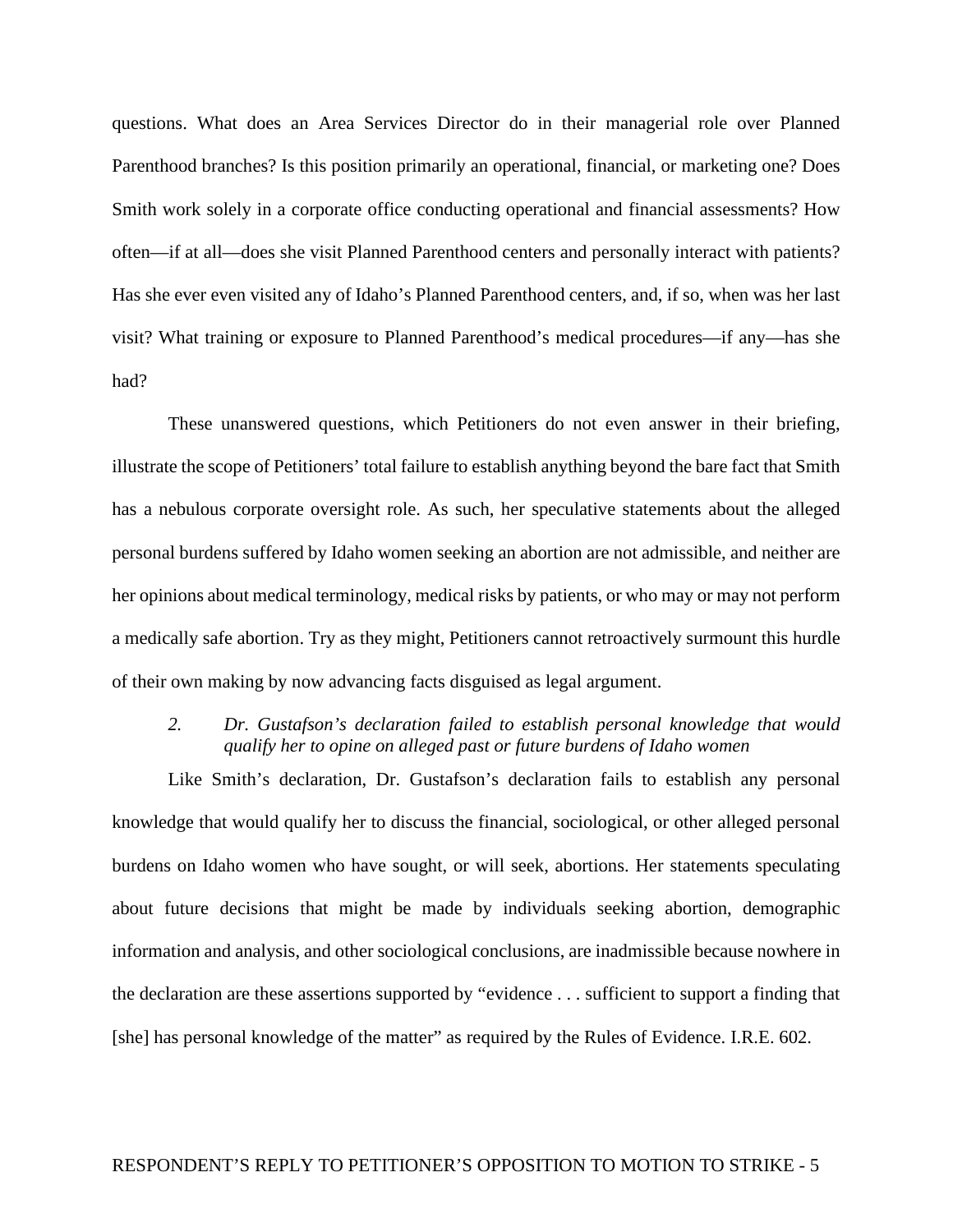Apparently realizing just how deficient Dr. Gustafson's declaration is on these topics, Petitioners again attempt to add additional factual assertions that appear nowhere in Dr. Gustafson's declaration:

- that Dr. Gustafson maintains personal knowledge of her clients' decision-making processes;
- that Dr. Gustafson maintains personal knowledge about abortion access in Idaho;
- that Dr. Gustafson has counseled patients working through various considerations, and specifically, that she has counseled patients on reluctance to report cases of rape or incest;<sup>[1](#page-5-0)</sup> and
- that Dr. Gustafson regularly consults with patients about reproductive decisions.

*Pet'rs' Opp., 7-8.* These unsworn factual assertions are not in evidence and cannot be used to support a finding of personal knowledge, even if they could be admissible evidence as to the future thought processes and decision-making of women who might become pregnant in the future (they cannot).

Dr. Gustafson's declaration simply identified her as a Valley County family physician who, at times, provides abortions and telehealth services for Planned Parenthood. *Pet'rs' Br. Ex. 4, ¶* 3. It left open numerous factual questions, such as, how often does Dr. Gustafson provide abortions for Planned Parenthood and for how long and how frequently does she interact with each patient? On these foundational topics, the Court and the State have been left wholly in the dark. Even if Dr. Gustafson could offer hearsay about another woman's past experiences (she cannot), she has laid

<span id="page-5-0"></span> $1$  In her declaration, Dr. Gustafson stated that "in my experience, women are often fearful or reluctant to report cases of rape or incest to anyone, let alone government officials." *Pet'rs' Br. Ex. 4,*  $\sqrt{\ }10$ . However, nowhere in her declaration was there a basis for this knowledge—i.e., the counseling that is now being referenced. This attempt to retroactively comply with I.R.E. 602's foundational personal knowledge requirement should be seen for what is—an admission that the declarations are factually deficient as to her opinions about the alleged burdens experienced by Idaho women.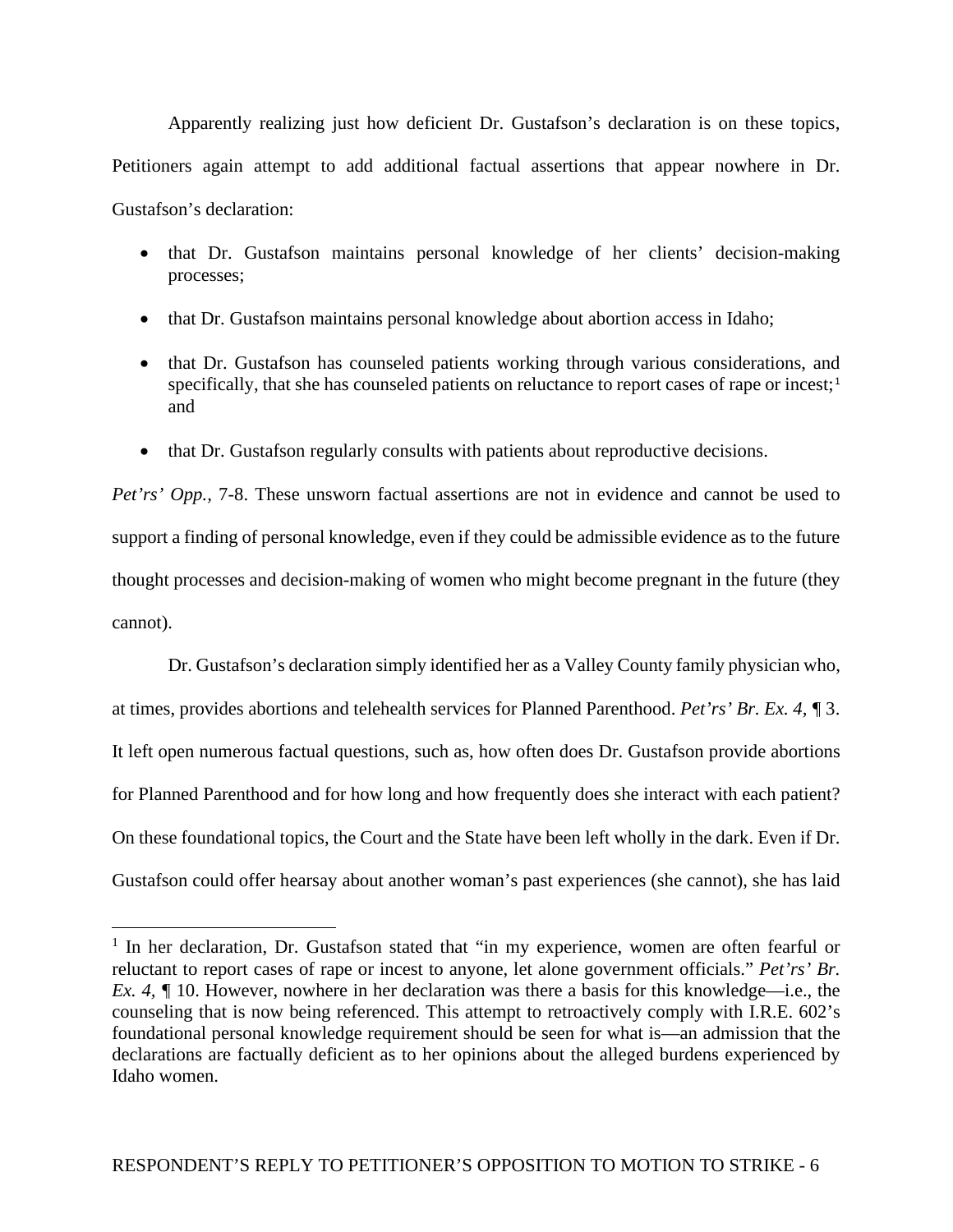no foundation for that testimony. None of Dr. Gustafson's opinions about what past Planned Parenthood patients experience financially, socioeconomically, emotionally, professionally, or otherwise can be considered as evidence by this Court, nor can her speculative opinions as to what future Planned Parenthood patients might experience. Furthermore, nothing in Dr. Gustafson's declaration provides support for her sociological and demographic opinions. This is emphasized by the inclusion of outside studies, which, by definition, fall outside the scope of Dr. Gustafson's personal knowledge. *See, e.g*., *Pet'rs' Br. Ex. 4, ¶* 24.

Petitioners point to a memorandum filed in *Planned Parenthood v. Wasden*, claiming the defendants there argued that physicians are the "only" parties who can provide their personal knowledge of alleged burdens experienced by patients, and firsthand testimony about abortion access in Idaho. *Pet'rs' Opp.,* 4 (*citing Planned Parenthood of Great Northwest and the Hawaiian Island v. Wasden*, Case No. 18-cv-00555-BLW (D. Idaho, April 10, 2020), ECF No 81 at 3 (Mem. ISO Defendant's Motion to Compel Discovery)).[2](#page-6-0) This mischaracterizes the defendants' position in that case. In *Planned Parenthood v. Wasden,* the defendants sought to depose physicians to test similar factual allegations made in Planned Parenthood's complaint to those made here:

[S]ubjecting Idaho's physician-only law to a highly fact- and context-specific analysis requires a detailed overview of the physicians' capacity to perform

<span id="page-6-0"></span><sup>&</sup>lt;sup>2</sup> It is notable that Planned Parenthood invokes a discovery dispute in a district court case in seeking this Court's resolution of an original action. Planned Parenthood's invocation of *Planned Parenthood v. Wasden* demonstrates how inappropriate this case is for an original action. As mentioned in the State's opposition brief, *Planned Parenthood v. Wasden* was filed in U.S. District Court, has been subject to extensive discovery on substantially similar allegations of burden as Planned Parenthood presents here, and the defendants' motion for summary judgment was denied on the grounds that there were genuine issues of material fact that required fact-finding. Opposition Brief at n. 8; Appendix 8 to Opposition Brief (Declaration of Megan A. Larrondo). That case is currently stayed pending the issuance of the U.S. Supreme Court's decision in *Dobbs, et al. v. Jackson Women's Health Organization, et al.*, Supreme Court Dkt. No. 19-1392, which is expected by the end of June. *Planned Parenthood of Great Northwest and the Hawaiian Island v. Wasden*, Case No. 18-cv-00555-BLW (D. Idaho, November 9, 2021), ECF No. 162 (Order).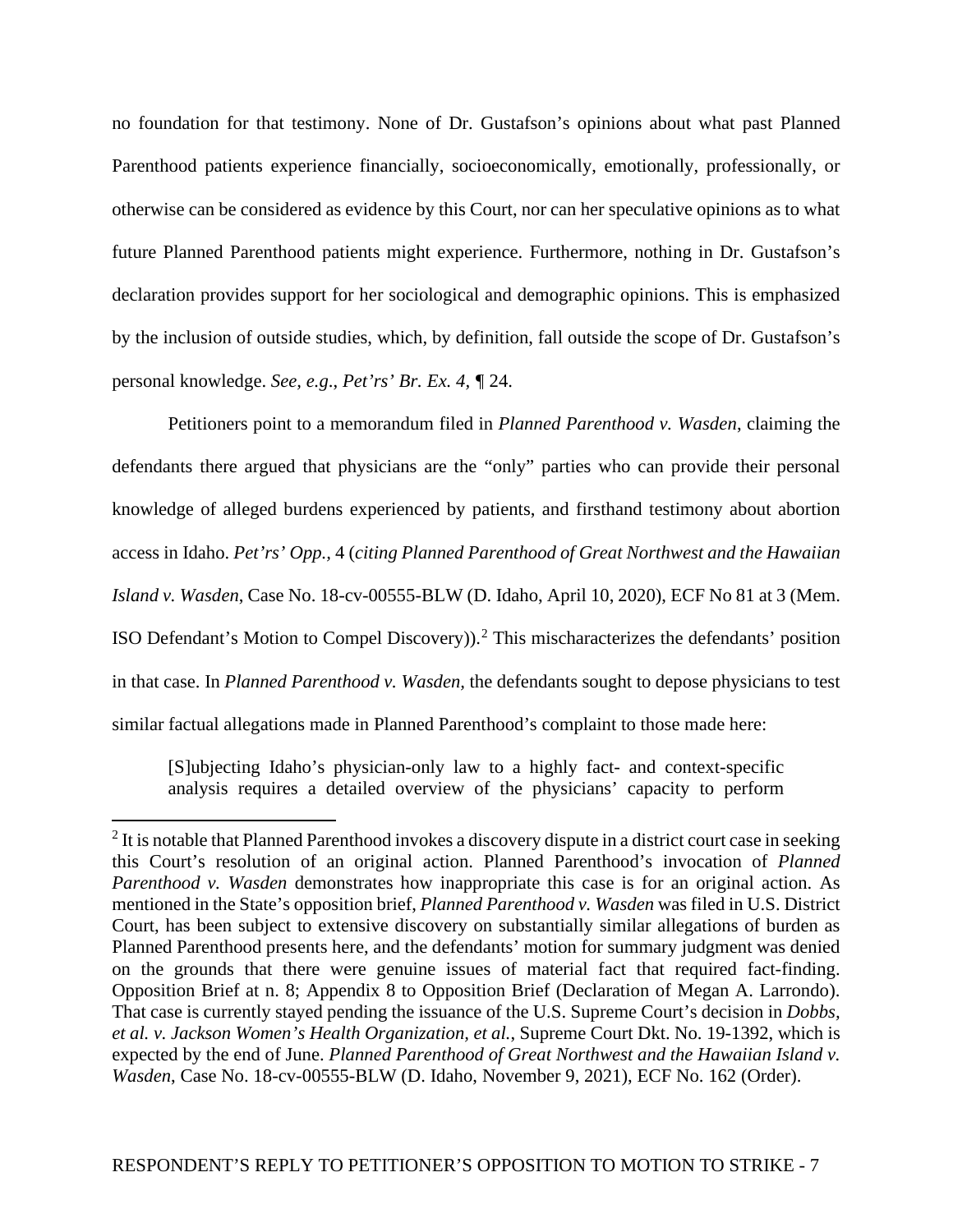abortions for Planned Parenthood. This detailed analysis goes to causation and the "large fraction" analysis under the undue burden standard. Only the individual physicians who perform abortions for Planned Parenthood can provide (1) their personal knowledge of the alleged burdens experienced by their individual patients; and (2) first-hand testimony about abortion access in Idaho as it specifically relates to their individual circumstances (*i.e.,* what is constraining each physicians' ability to perform abortions, and how has that changed since 2015? Can any of the physicians perform additional medication or aspiration abortions, and if so, how many, when, and where? Do any of the physicians intend to perform more abortions in the future, particularly if their individual circumstances change? How has their capacity changed such that the laws at issue are now an undue burden?)

*Planned Parenthood of Great Northwest and the Hawaiian Island*, Case No. 18-cv-00555-BLW

(D. Idaho, April 10, 2020), ECF No 81 (Mem. ISO Defendant's Motion to Compel Discovery) at 3. Thus, what the defendants actually argued was that the Court should order the doctors to be deposed so that the State could probe similar statements under the relevance standard for discovery. The defendants sought to test the allegations presented by the plaintiffs by deposing the physicians as to their own personal experience. Notably, the defendants at no point argued that all topics covered in those depositions would be admissible testimony.

# **B. Lay witnesses Smith and Dr. Gustafson cannot opine on any matter outside of their personal knowledge, and thus, all of the speculative statements should be stricken as inadmissible.**

In addition to mischaracterizing the State's position in *Planned Parenthood v. Wasden,*  Petitioners mischaracterize this Court's decision on a motion to strike in *Reclaim Idaho.* 169 Idaho 406, 497 P.3d 160 (2021). Petitioners rely on the *Reclaim Idaho* holding to argue the speculative opinions of Smith and Dr. Gustafson should be admitted as lay witness testimony, stating that in *Reclaim Idaho*, "the Court admitted the full declarations of three lay witnesses . . . [finding that] the declarants drew on their "considerable personal knowledge and experience" to provide facts and opinions, and admitted the declarations in full." *Pet'rs' Opp.*, 3.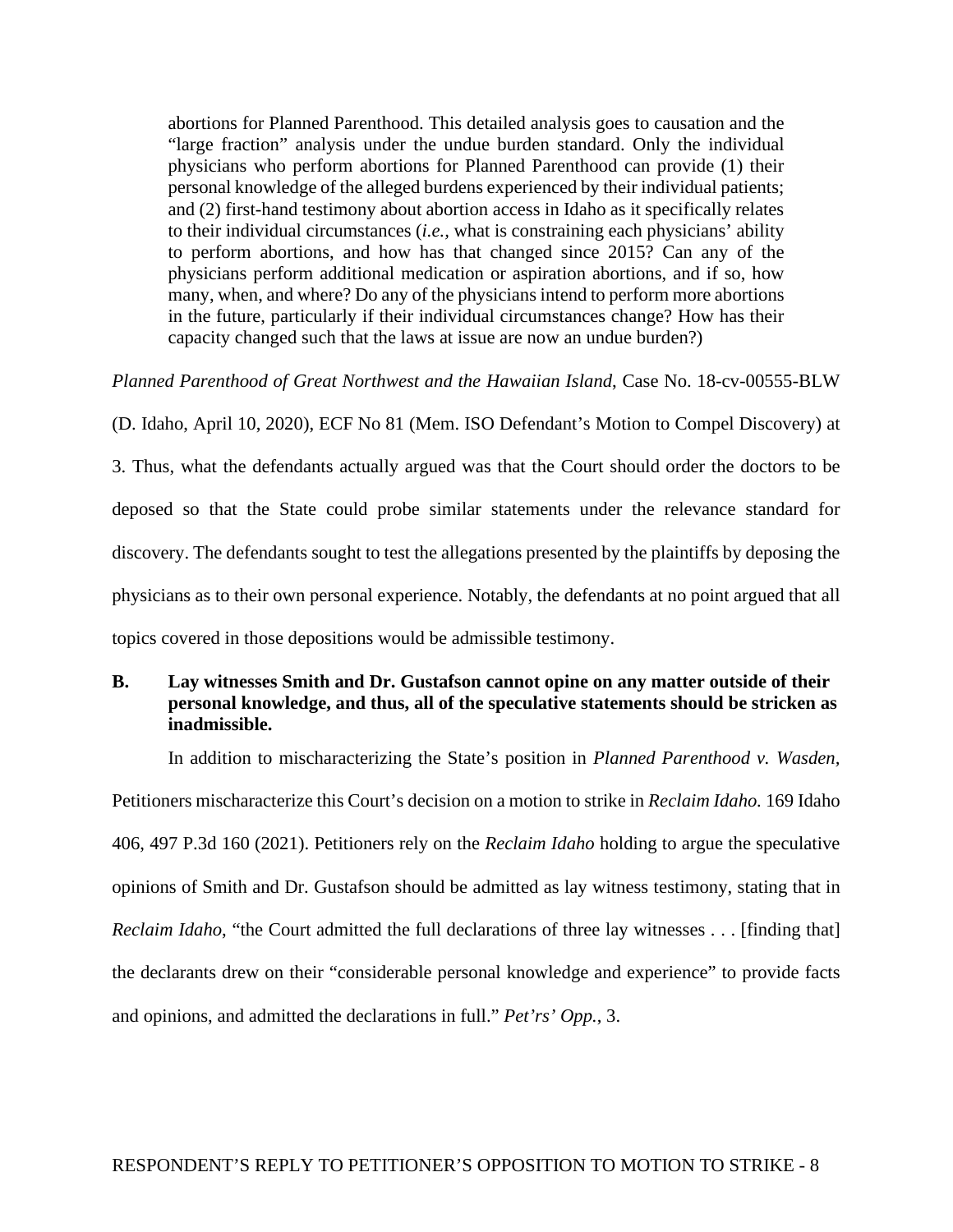This was not the holding in *Reclaim Idaho*. There, this Court admitted the declarations because the Court found that:

[t]hese declarants, based on their considerable *personal knowledge and experience* with the initiative and referendum processes in Idaho, provided both facts and opinion that comply with the requirements of Idaho Rules of Evidence 602, 701, *and 702*. . . the respective *expertise* of the declarants in these topics permits them to offer such opinions, and we conclude they were not unduly speculative.

*Id.* at 171 (emphasis added). This Court went on to apply the expert witness test set forth in *Phillips v. E. Idaho Health Services* and determined that the declarants had "provided factual information based on the experience, observations, and personal knowledge" and as such, were entitled to offer their respective opinions. *Id*. (citing *Phillips v. E. Idaho Health Servs., Inc.,* 166 Idaho 731, 755, 463 P.3d 365, 389 (2020)). Thus, far from admitting the testimony of "lay witnesses," the *Reclaim Idaho* Court admitted the testimony *because it was expert testimony*, a standard which is "irrelevant" here because Petitioners only present lay witness testimony. *See Pet'rs' Opp.,* 3.

Recently, in *State v. Dacey*, this Court addressed the distinction between lay and expert witnesses in an appeal from a criminal case applying the Rules 701 and 702. 169 Idaho 102, 691 P.3d 1205 (Idaho 2021). In *Dacey,* this Court held that a law enforcement officer specializing in drug recognition testifying as a purported lay witness about the downstream effects of methamphetamine use was actually an expert and, therefore, should have been identified as such. This Court explained that the testimony offered by the officer relied upon specialized training and knowledge outside the scope of a lay witness. *Id.* at 1213-14. As the *Dacey* Court made clear, it simply is not within the purview of a lay witness to proffer opinions that are based on specialized training rather than personal knowledge.

The decision in *Dacey* defeats Petitioners' arguments. Petitioners offer the conclusory argument that their witnesses have personal knowledge supporting their highly speculative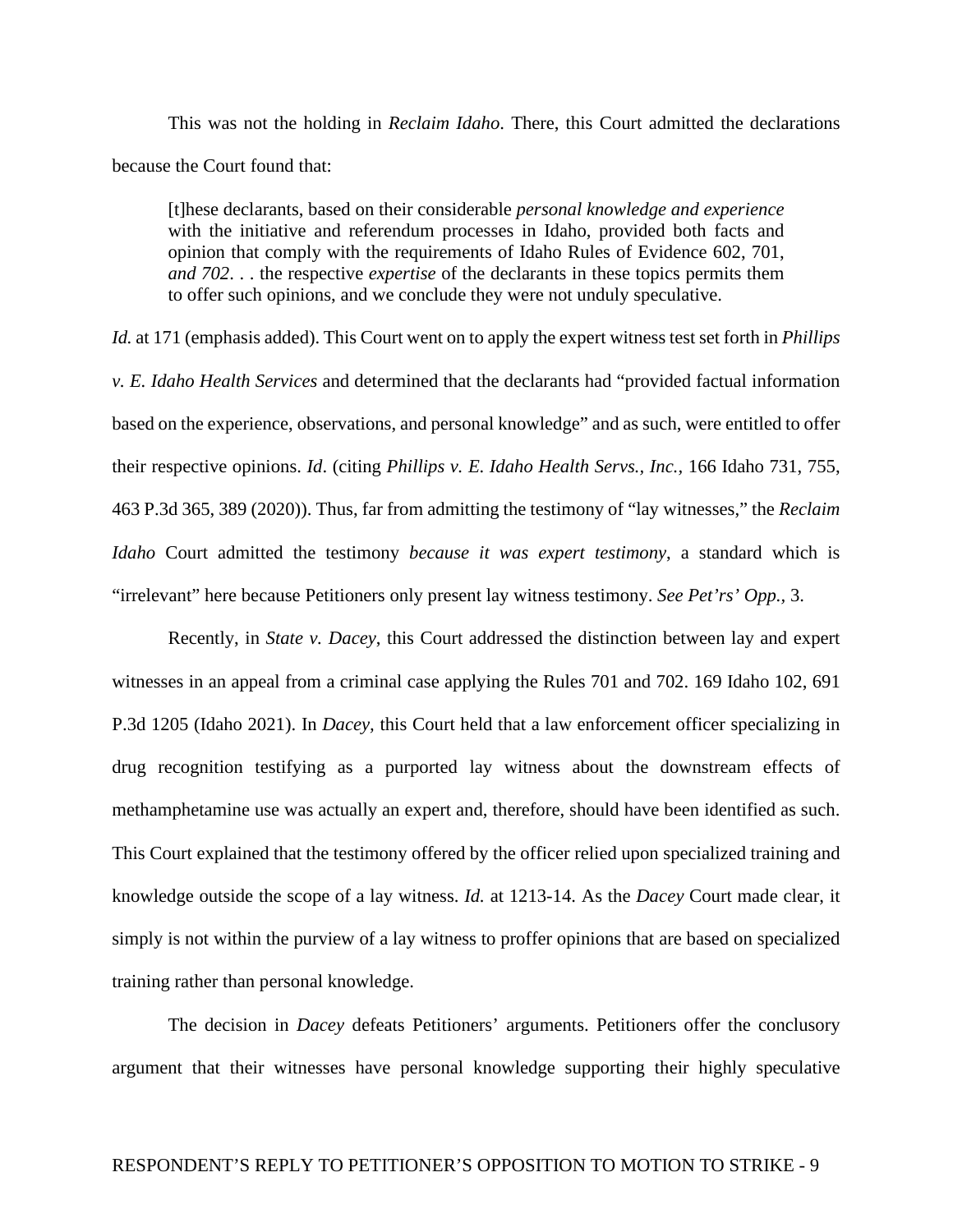opinions due merely to their years of specialized experience. *Pet'rs' Opp.,* 3 ("The challenged statements in Kristine Smith's declaration fall squarely within Smith's personal knowledge from serving for eight years as an Area Service Director of Planned Parenthood"); *id.* at 6 ("Dr. Gustafson's statements [are] based on her considerable personal knowledge and experience. . . [she] is a physician licensed to practice medicine in the State of Idaho since 2004 and has been a practicing doctor in Idaho for nearly two decades.") But merely reciting the declarants' job titles does not comport with Idaho Rule of Evidence 602, which requires that any witness introduce evidence sufficient to support a finding of *personal knowledge*. Thus, even if this Court were to reject Petitioners' concession and apply Rule 702 (it cannot), Smith and Gustafson's declarations as written would still be factually insufficient to establish any expertise on the personal circumstances, thought processes, and alleged burdens faced by Idaho women (even if such testimony were not hearsay and speculation as to future events).

*1. Lay witness Smith, a corporate employee of Planned Parenthood, is not qualified to opine on medical matters, nor is she qualified to opine on the alleged "personal burdens" suffered by Idaho women.* 

Smith is corporate employee of Planned Parenthood with a directorial role encompassing multiple states who holds a managerial position, the specifics of which were left out of her declaration. As already noted, there is no information as to her interaction with any Planned Parenthood patients and there is no information as to whether she has ever even been to a Planned Parenthood center in Idaho.

When it comes to Smith's proffered medical opinions, Petitioners assert that the State "fundamentally misunderstands" Smith's role "as a director of three *health* centers that provide reproductive care." *Pet'rs' Opp.*, 4 (Emphasis in original). Apparently, Petitioner takes the position that the mere reference to Planned Parenthood as a "health" center gives declarant Smith *carte*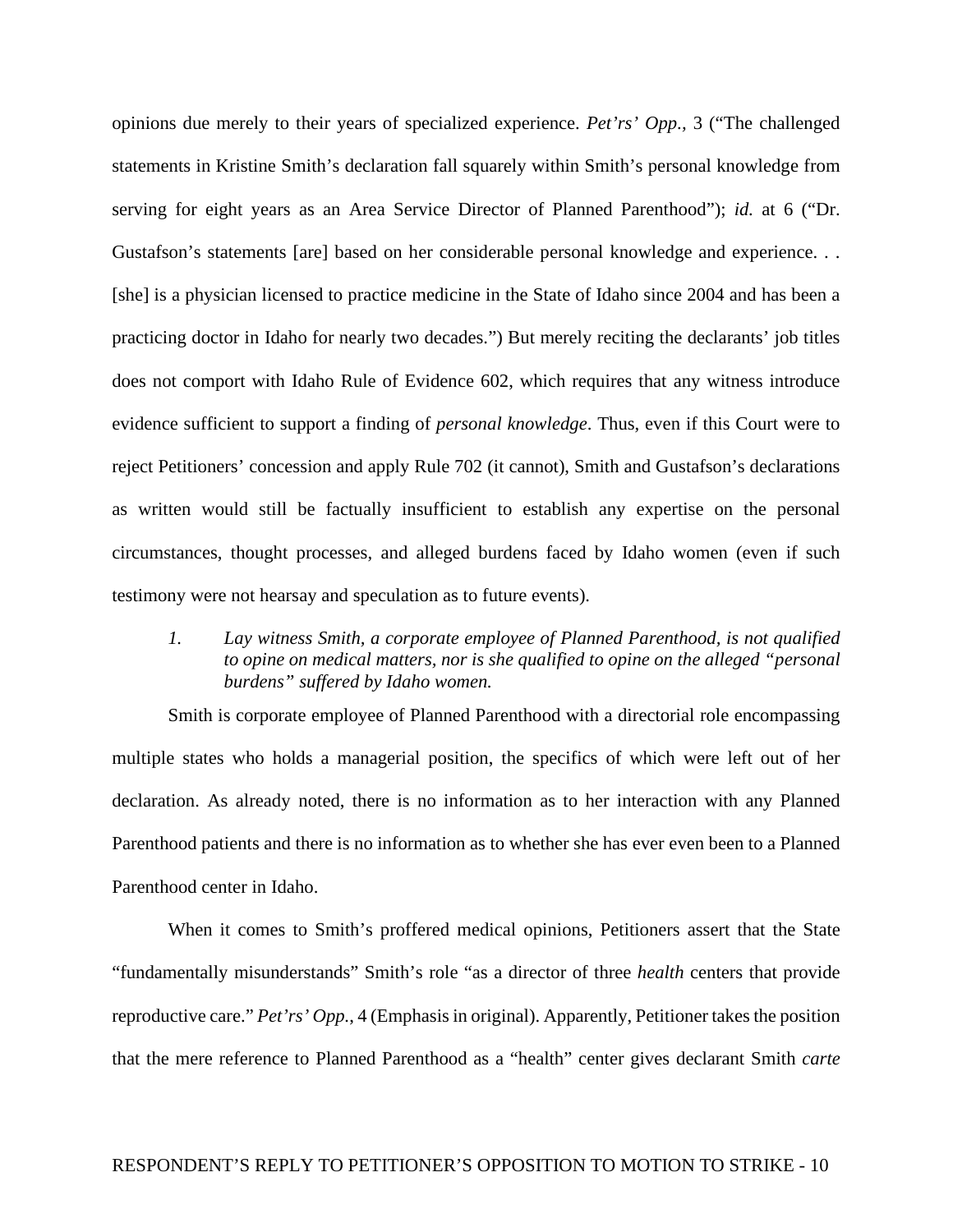*blanche* to proffer medical testimony. It does not. Job title alone does not establish firsthand knowledge. If a job title were enough to give an individual firsthand knowledge of medical procedures, any witness could testify as a lay expert based on proximity to the medical procedure. Similarly, Petitioners seem to take the position that years of working as an employee of Planned Parenthood provides a basis of personal knowledge from which Smith can opine about how future demographic groups might be impacted by the Heartbeat Act. But even with the additional facts tucked into Petitioner's Opposition—which are not admissible evidence before this Court *nowhere* is there even an allegation that Smith has ever spoken directly to a single Idaho woman about prospective burdens in seeking an abortion, even if her testimony as to the hearsay and speculation that would have been contained in those conversations were admissible (it is not). This alone illustrates the folly of providing a cursory overview of a corporate management position and asking the Court and the State to assume what actual personal knowledge Smith might have gleaned from that role.<sup>[3](#page-10-0)</sup>

# *2. Dr. Gustafson did not establish she is a lay expert qualified to opine on what alleged burdens Idaho women have experienced in the past or might experience in the future because of the Heartbeat Act.*

Petitioners argue in their Opposition that Dr. Gustafson's statements within her declaration were all based upon her personal knowledge. This is somewhat of a departure from her declaration, which cited not just to her personal knowledge, but to her qualifications as a physician (*Pet'rs' Br. Ex. 4,*  $\sqrt{\ }$  2); her board certification, *id.*; her general statement that she has attended professional

<span id="page-10-0"></span><sup>&</sup>lt;sup>3</sup> Even if Petitioners *had* identified Smith as an expert—which they have explicitly disavowed the mere description of an "Area Services Provider" "familiar" with "services" and the "community" would fall far short of setting forth the facts necessary to demonstrate specific "knowledge, skill, experience, training, or education" as to "scientific, technical, or other specialized knowledge" that would allow Smith to provide medical opinions or opine on future alleged burdens that might be experienced by Idaho women. I.R.E. 702.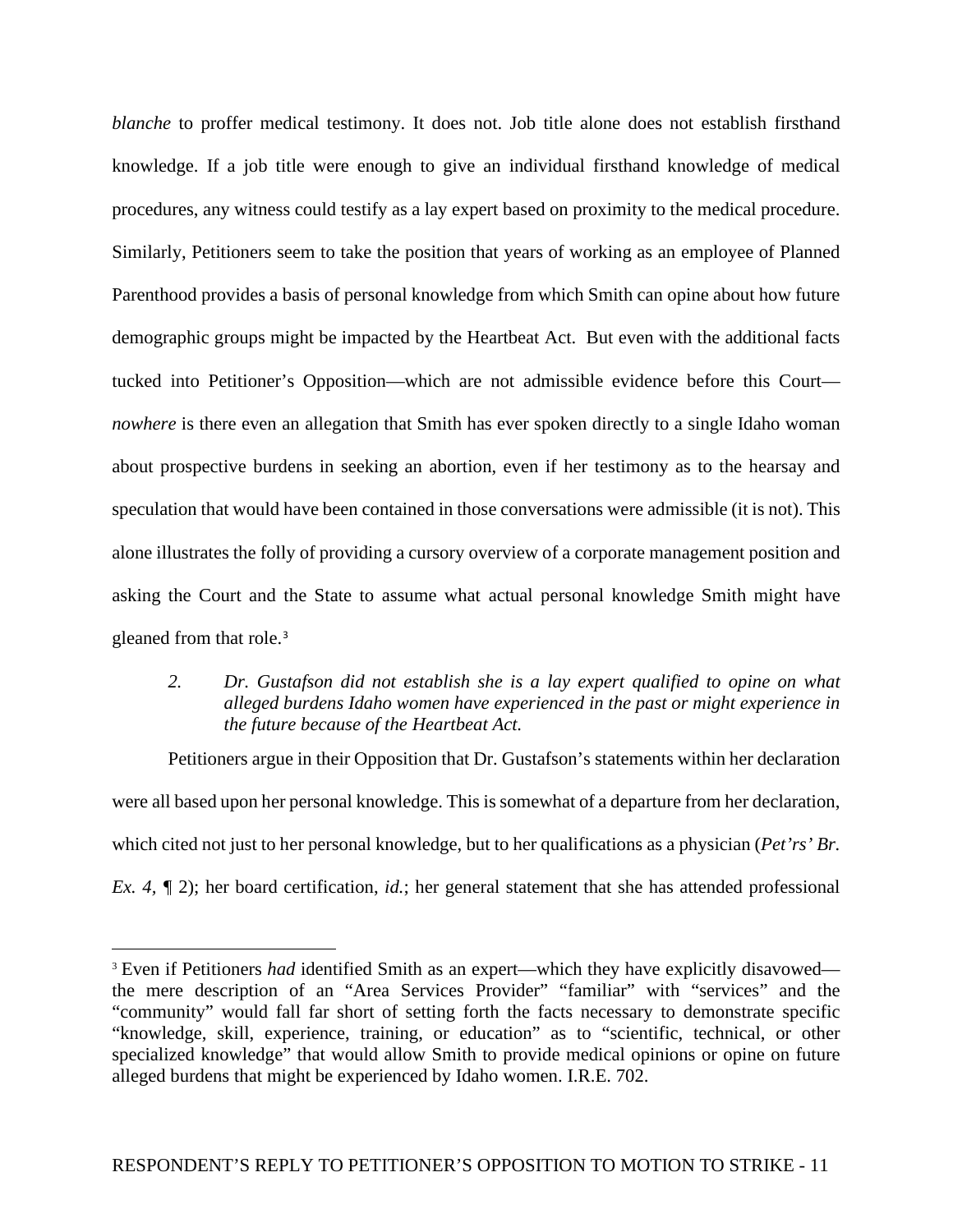conferences, *id.* at ¶ 5; review of medical literature, *id.*; and her conversations with other medical professionals, *id*. Having now identified Dr. Gustafson as a *lay* witness, Petitioners call into question whether even the medical information set forth in her declaration can appropriately be before the Court—let alone the speculative opinions challenged by the State in its motion to strike.

In any event, even assuming Dr. Gustafson's factual assertions about her years of medical experience allow lay testimony about the specifics of abortion procedures and medical risks experienced by pregnant women, those factual assertions do not establish the personal knowledge that would qualify her to opine on the alleged burdens experienced by Idaho women in the past or the future. Such testimony would be hearsay, as well as speculative, and unsupported by the necessary foundation. Notably, in any case, there is not a single assertion in Dr. Gustafson's declaration that she has ever even conversed with an Idaho Planned Parenthood patient about any burden or obstacle. Idaho Rule of Evidence 602 requires that sufficient evidence be introduced to establish a basis of personal knowledge. That requirement was not met in Dr. Gustafson's declaration.

#### **II. CONCLUSION**

By submitting declarations in support of their Petition, Petitioners admitted that their claims require fact-finding to prevail, preventing the exercise of original jurisdiction by this Court. And by urging this Court to consider factual assertions not in evidence, Petitioners admit that their declarations lack the foundational support for the speculative assertions and opinions set forth by their self-identified lay witnesses. The State's Motion to Strike should be granted.

 $1/1$ 

 $//$ 

 $1/1$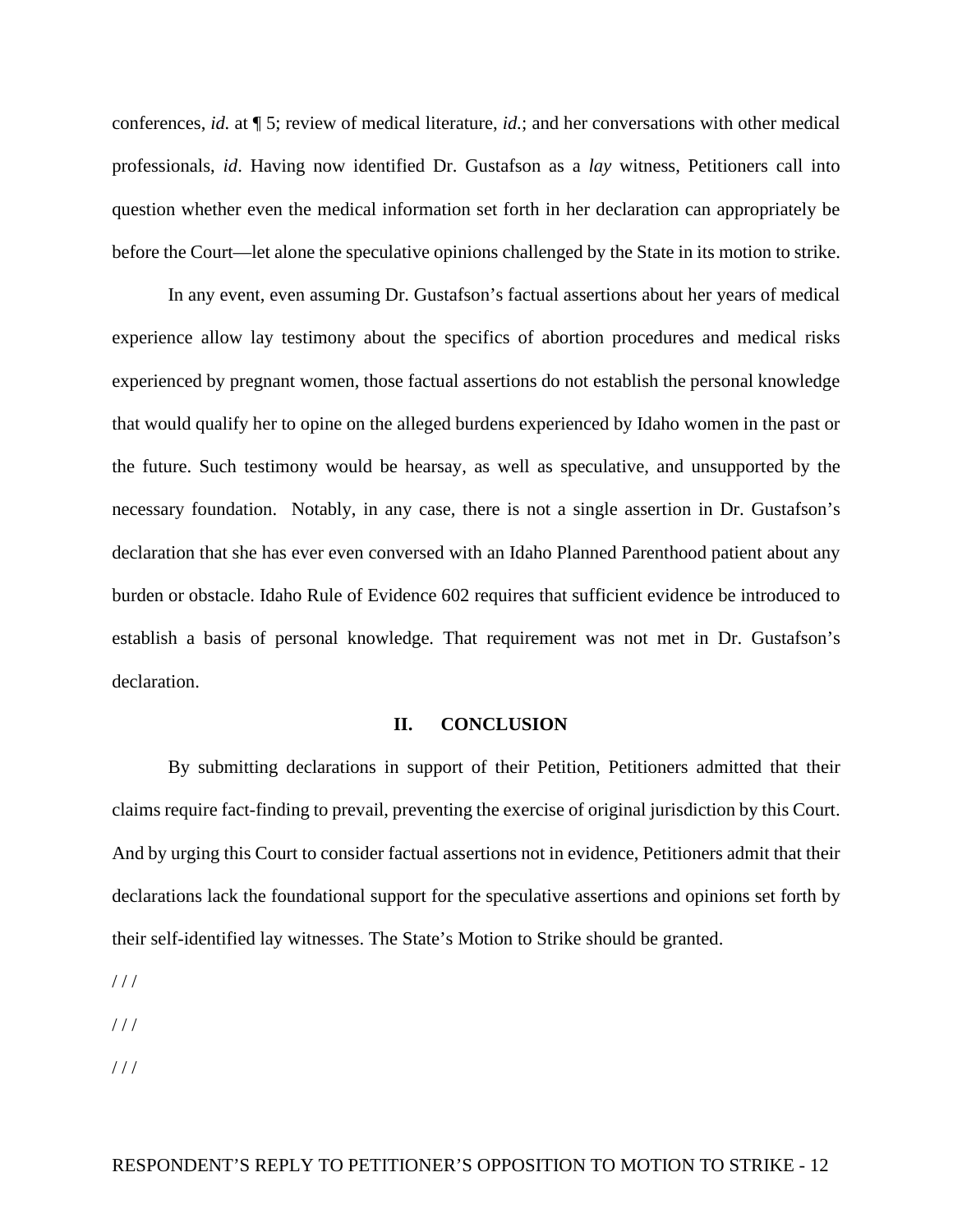DATED: this 17<sup>th</sup> day of May, 2022.

OFFICE OF THE ATTORNEY GENERAL

By: */s/ Megan A. Larrondo*

 MEGAN A. LARRONDO Deputy Attorney General